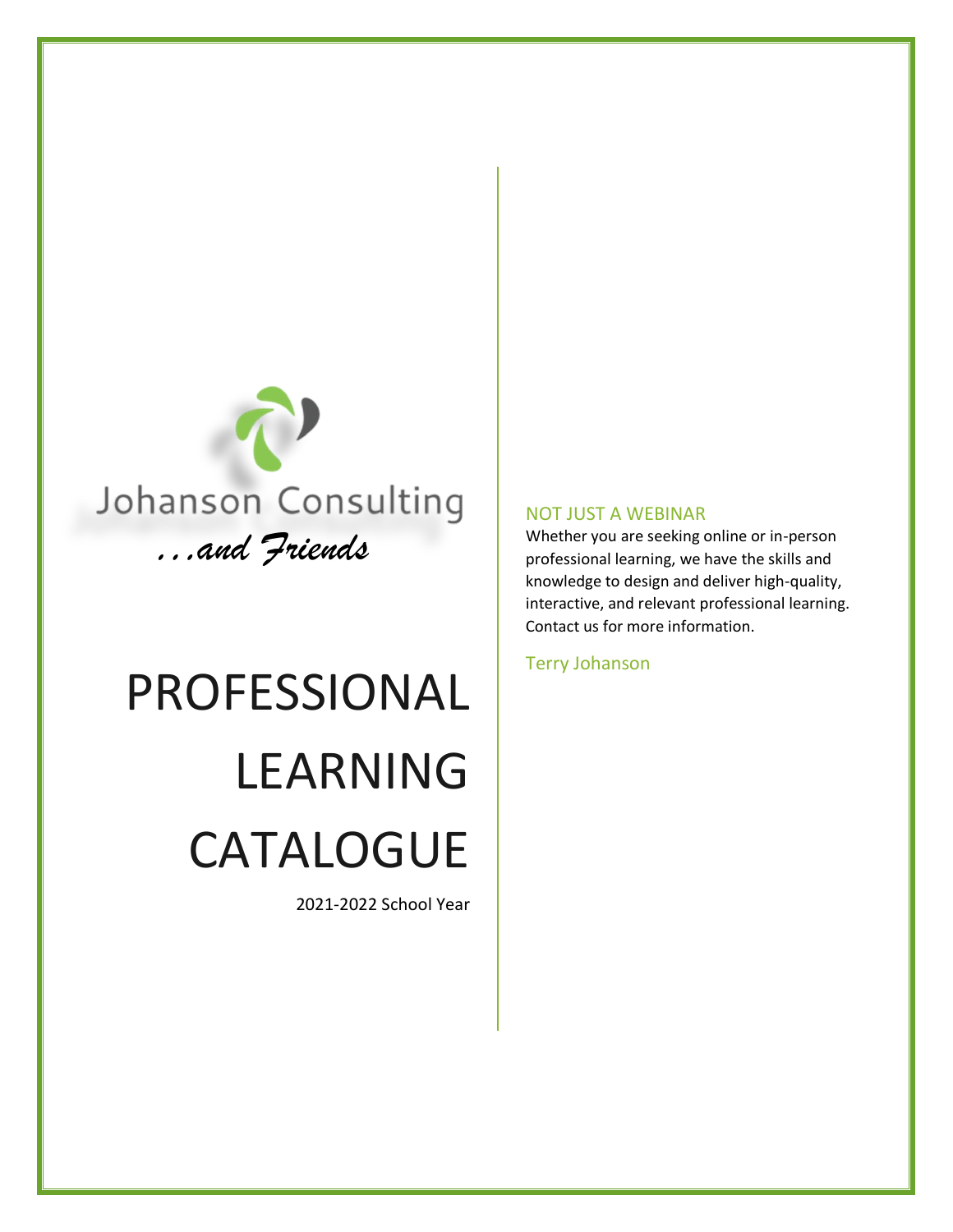

## *Not Just a Webinar*… Johanson Consulting Professional Learning

Just like our students, teachers deserve to have high quality, differentiated learning experiences. Professional learning can help you move towards your individual, school, and system goals. I am so excited to be collaborating with professionals from across Saskatchewan to design and facilitate sessions that can be offered both online and inperson. My collaborators include Sharon Anaquod, Nancy Barr, Kyla Bouvier, Megan Weisbrod, Stacy Becker, and Michelle Pantel. Together, we have created a catalogue of sessions that we feel are most relevant to teachers and leaders right now. If you and your staff have unique learning needs, please contact me to discuss possibilities.

*Terry Johanson, Johanson Consulting*

The following catalogue includes:

- Online Fall Program Calendar (October December)
- Session Descriptions
- Ways to Access Johanson Consulting Professional Learning sessions
	- o PD Choice Board for Schools or Systems
	- o PD Passport for Individuals
	- o PD Passport Bring-A-Friend
	- o Individual Session Registration
	- o Contracted Services

Contac[t Terry@johansonconsulting.ca](mailto:Terry@johansonconsulting.ca) or phone 306-220-9169 for more information.



Terry Johanson Saskatoon, SK <https://johansonconsulting.ca/> [Terry@johansonconsulting.ca](mailto:Terry@johansonconsulting.ca) 1-306-220-9169

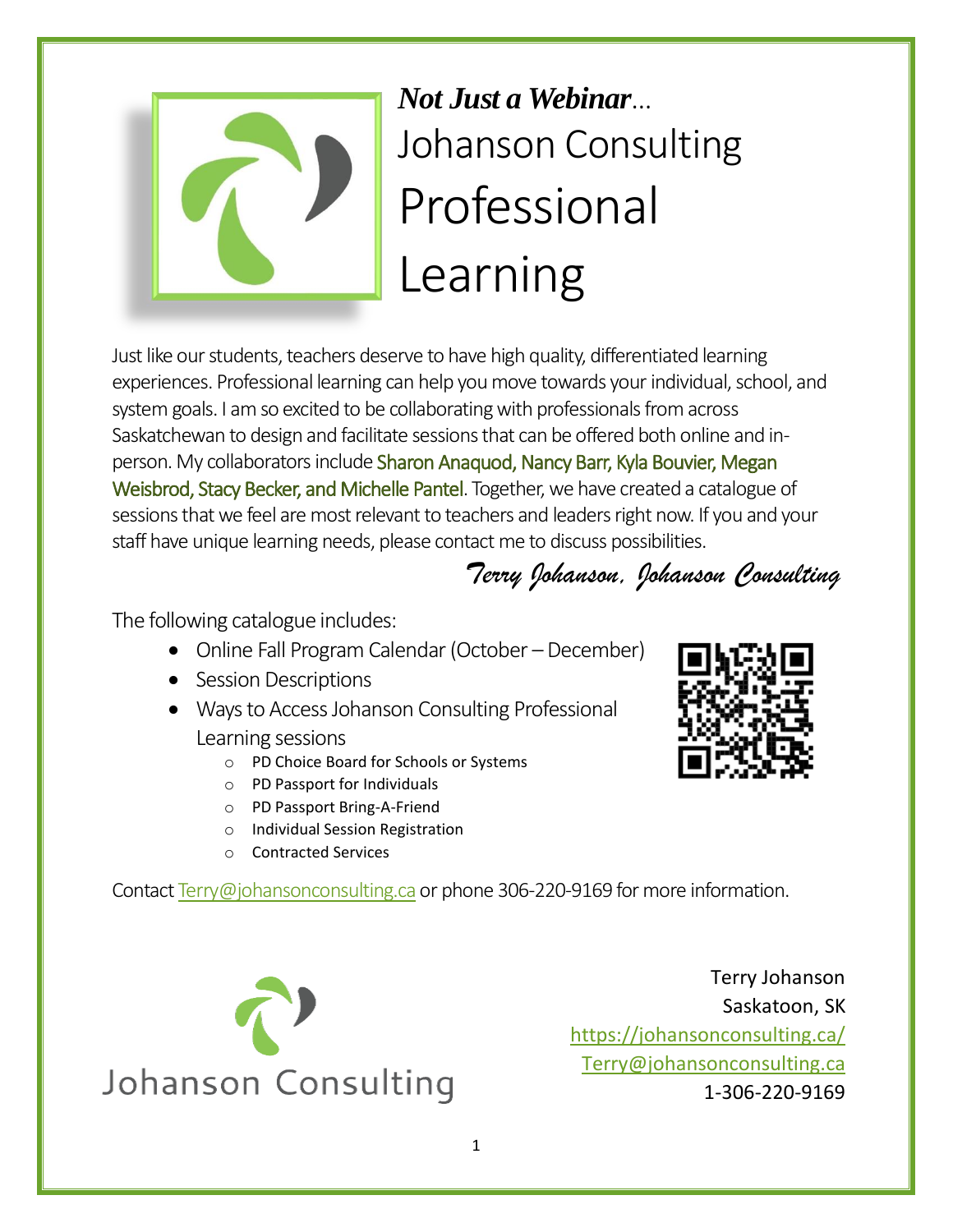| Monday                         | Tuesday                           | Wednesday               | Thursday               | Friday             | Saturday                             |
|--------------------------------|-----------------------------------|-------------------------|------------------------|--------------------|--------------------------------------|
| Oct 4                          | Oct <sub>5</sub>                  | Oct 6                   | Oct <sub>7</sub>       | Oct 8              | Oct 9                                |
| 22. Understand                 | 11. Foundations                   |                         | 4A. ELL in Math:       |                    |                                      |
| the Brain to                   | of Reading                        |                         | Elementary             |                    |                                      |
| Mitigate Trauma                | $1:00 - 5:00$                     |                         | $1:00 - 3:00$          |                    |                                      |
| $4:30 - 6:30$                  | 7. Multi-Graded                   |                         | 4B. ELL in Math:       |                    |                                      |
|                                | Math                              |                         | MYrs and HS            |                    |                                      |
|                                | $7:00 - 9:00$                     |                         | $4:30 - 6:30$          |                    |                                      |
| <b>Oct 11</b>                  | Oct 12                            | <b>Oct 13</b>           | Oct 14                 | <b>Oct 15</b>      | Oct 16                               |
|                                |                                   |                         | 3A. Number Sense       |                    |                                      |
|                                |                                   |                         | and Place Value        |                    |                                      |
| Thanksgiving                   |                                   |                         | Date TBD               |                    |                                      |
| Monday                         |                                   |                         | 27. Self-Assess        |                    |                                      |
|                                |                                   |                         | and Goal Setting       |                    |                                      |
|                                |                                   |                         | $4:30 - 6:30$          |                    |                                      |
| Oct 18                         | <b>Oct 19</b>                     | Oct 20                  | <b>Oct 21</b>          | <b>Oct 22</b>      | Oct 23                               |
| 16. Active                     |                                   |                         | 3B. Addition and       | 18. Cultivate Joy: | 31. Outcomes-                        |
| <b>Strategies</b>              |                                   |                         | Subtraction            | Mind-Body          | <b>Based Assessment</b>              |
| Mitigate Trauma                | 6. Prioritizing and               |                         | $4:30 - 6:30$          | Connection         | $10:00 - 2:30$                       |
| $4:30 - 6:30$                  | Sequencing Math                   |                         |                        | $9:00 - 11:30$     | (Break for Lunch)                    |
|                                | $7:00 - 9:30$                     |                         |                        |                    |                                      |
| <b>Oct 25</b>                  | <b>Oct 26</b>                     | <b>Oct 27</b>           | <b>Oct 28</b>          | <b>Oct 29</b>      | <b>Oct 30</b>                        |
|                                |                                   |                         | 3C. Multiplication     |                    |                                      |
|                                | 2. Disempowering                  |                         | and Division           |                    |                                      |
| 24. Connecting                 | the Math Gap                      | 21A. Reframing          | $4:30 - 6:30$          |                    |                                      |
| with Community                 | $7:00 - 9:00$                     | Behaviour               |                        |                    |                                      |
| $7:00 - 9:00$                  | (Part 1 of 2)                     | $6:30 - 8:30$           |                        |                    |                                      |
| Nov <sub>1</sub>               | Nov <sub>2</sub>                  | Nov <sub>3</sub>        | Nov <sub>4</sub>       | Nov <sub>5</sub>   | Nov <sub>6</sub>                     |
| 30A. Go Outside!               |                                   |                         |                        |                    |                                      |
| Sparking Ideas                 | 2. Disempowering                  |                         |                        |                    |                                      |
| $4:30 - 6:30$                  | the Math Gap                      |                         |                        |                    |                                      |
|                                | $7:00 - 9:00$                     |                         |                        |                    |                                      |
|                                | (Part 2 of 2)                     |                         |                        |                    |                                      |
| Nov 8                          |                                   | <b>Nov 10</b>           | <b>Nov 11</b>          | <b>Nov 12</b>      | <b>Nov 13</b>                        |
|                                | Nov <sub>9</sub>                  |                         |                        |                    |                                      |
|                                |                                   |                         | Remembrance            |                    |                                      |
|                                |                                   |                         | Day                    |                    |                                      |
|                                | <b>Nov 16</b>                     | <b>Nov 17</b>           | Nov <sub>18</sub>      | <b>Nov 19</b>      | <b>Nov 20</b>                        |
|                                |                                   |                         |                        | 33. Mindful        |                                      |
|                                |                                   | 21B. Reframing          |                        | Conversations      | Curricula                            |
| <b>Nov 15</b>                  |                                   | Response to             |                        | $9:00 - 2:30$      | 14. Writing Across<br>$10:00 - 2:30$ |
|                                |                                   | Behaviour               |                        | (Break for Lunch)  | (Break for Lunch)                    |
|                                |                                   | $6:30 - 8:30$           |                        |                    |                                      |
|                                | <b>Nov 23</b>                     | <b>Nov 24</b>           | <b>Nov 25</b>          | <b>Nov 26</b>      | <b>Nov 27</b>                        |
| 30B. Go Outside!               |                                   |                         |                        |                    |                                      |
| Connecting                     | 17. Create a                      |                         | 17. Create a           |                    |                                      |
| Curriculum                     | <b>Culture of Care</b>            | 21C. Reframing          | <b>Culture of Care</b> |                    |                                      |
| <b>Nov 22</b><br>$4:30 - 6:30$ | $7:00 - 9:00$                     | <b>Hidden Stressors</b> | $7:00 - 9:00$          |                    |                                      |
|                                | (Part 1 of 2)                     | $6:30 - 8:30$           | (Part 2 of 2)          |                    |                                      |
|                                | <b>Nov 30</b>                     | Dec 1                   | Dec <sub>2</sub>       | Dec <sub>3</sub>   | Dec <sub>4</sub>                     |
| 30C. Go Outside!               |                                   | 9. Ten Tips for         |                        |                    |                                      |
| Assessing                      |                                   | Trauma-Informed         |                        |                    |                                      |
| Outdoors                       | 23. Classroom                     | Math                    |                        |                    |                                      |
| <b>Nov 29</b><br>$4:30 - 6:30$ | Structures for<br>Differentiation | $4:30 - 6:30$           |                        |                    |                                      |

To register, go to<https://johansonconsulting.ca/onlinepd/> or email

[Terry@johansonconsulting.ca](mailto:Terry@johansonconsulting.ca)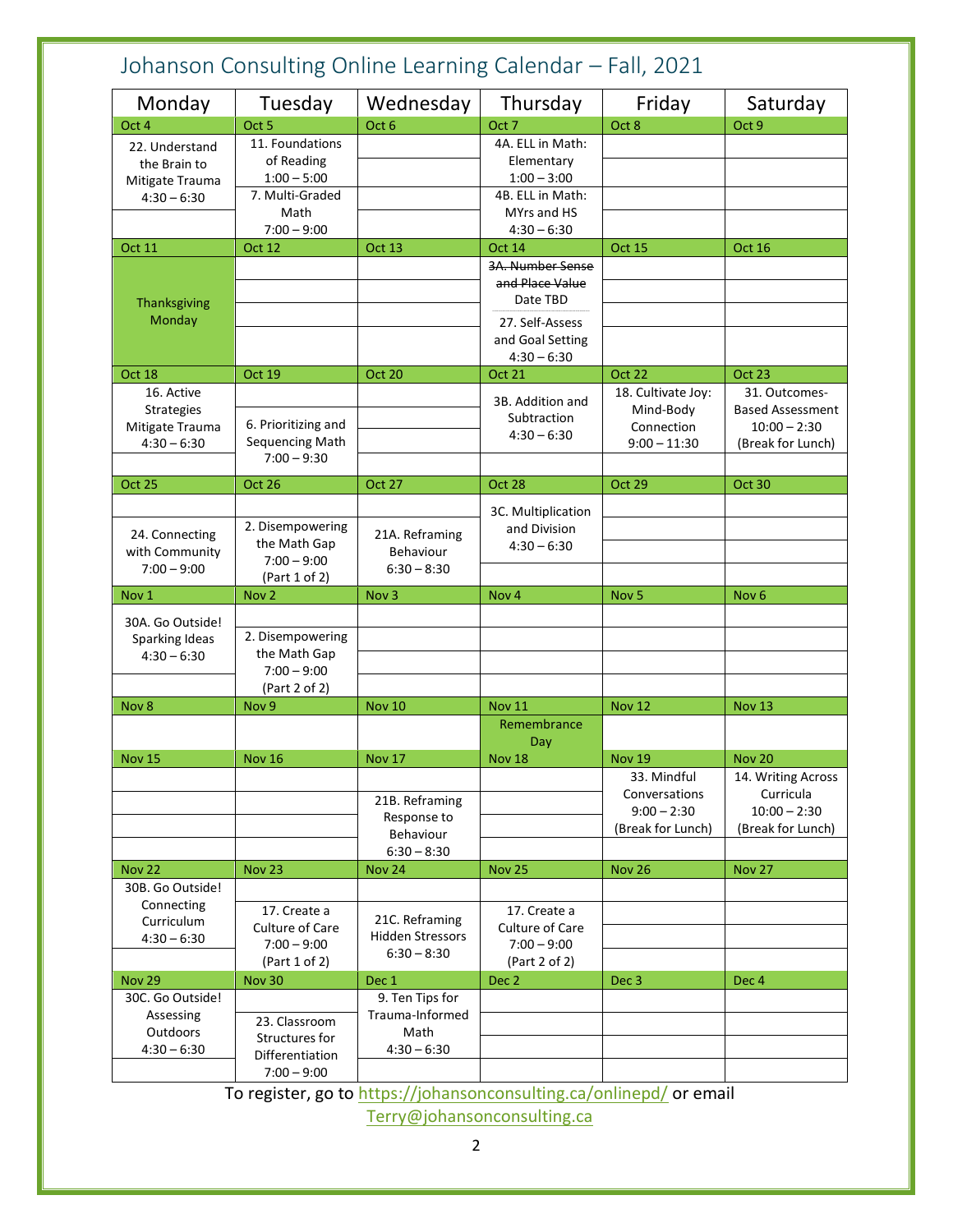#### Session Descriptions

- Not all sessions are offered on calendar during each of our PD Calendar Date Ranges.
	- o Fall Programming: September 24 December 3
	- o Winter Programming: January 3 March 11
	- o Spring Programming: March 14 May 19
- If you are interested in any of these topics or a blend of topics as a contracted service for your school or system, please contac[t Terry@johansonconsulting.ca.](mailto:Terry@johansonconsulting.ca)

#### **Numeracy**

| <b>Awakening Math Spirit: Connecting and Assessing Math Within</b><br>1.<br><b>Cultural Experiences Co-facilitated by Sharon Anaquod</b><br>Cultural teachings are at the center of how and what our students need<br>to learn, both in and out of school. Using different culturally important<br>topics, these sessions will connect cultural practices with mathematics<br>and assessment to honour the thinking our students do every day. These<br>sessions are designed using the same planning process but will include<br>different examples related to the following topics.<br><b>Topics:</b><br>A. Mawe Zimin (Berry Picking)<br><b>B.</b> Mashkode Bizhiki (The Buffalo)                                                        | 4 hours/topic<br>\$90/topic | Target:<br>Teachers and<br>Educational<br>Associates |
|---------------------------------------------------------------------------------------------------------------------------------------------------------------------------------------------------------------------------------------------------------------------------------------------------------------------------------------------------------------------------------------------------------------------------------------------------------------------------------------------------------------------------------------------------------------------------------------------------------------------------------------------------------------------------------------------------------------------------------------------|-----------------------------|------------------------------------------------------|
| Disempowering the Math Gap: Assess-Respond-Instruct<br>2.<br><b>Co-facilitated by Megan Weisbrod</b><br>How do we plan for math to meet the diverse needs of students? The<br>Assess-Respond-Instruct framework will empower you and your students<br>to focus on what they need to be competent and confident in<br>mathematics. This two-part session is designed to provide you with an<br>understanding of Assess-Respond-Instruct Framework and give you<br>practice identifying pre-skills, creating efficient assessments and<br>responsive instruction.                                                                                                                                                                             | 4 hours<br>\$90             | Target:<br><b>Teachers</b>                           |
| <b>Dispelling Math Misunderstandings and Misconceptions</b><br>3.<br><b>Co-facilitated by Megan Weisbrod</b><br>This series of workshops is designed to explore student<br>misunderstanding, misconceptions, and common errors within key math<br>concepts. These sessions will include what misconceptions look like and<br>how you might teach to address them. They are designed so that you<br>can attend as many sessions as are relevant to your teaching<br>assignment.<br><b>Topics:</b><br>A. Number Sense and Place Value<br><b>B.</b> Addition and Subtraction<br><b>C.</b> Multiplication and Division<br><b>D. Fractions, Decimals and Percent</b><br><b>Algebraic Thinking</b><br>E.<br>F.<br><b>Measurement and Geometry</b> | 2 hours/topic<br>\$50/topic | Target:<br>Teachers and<br>Educational<br>Associates |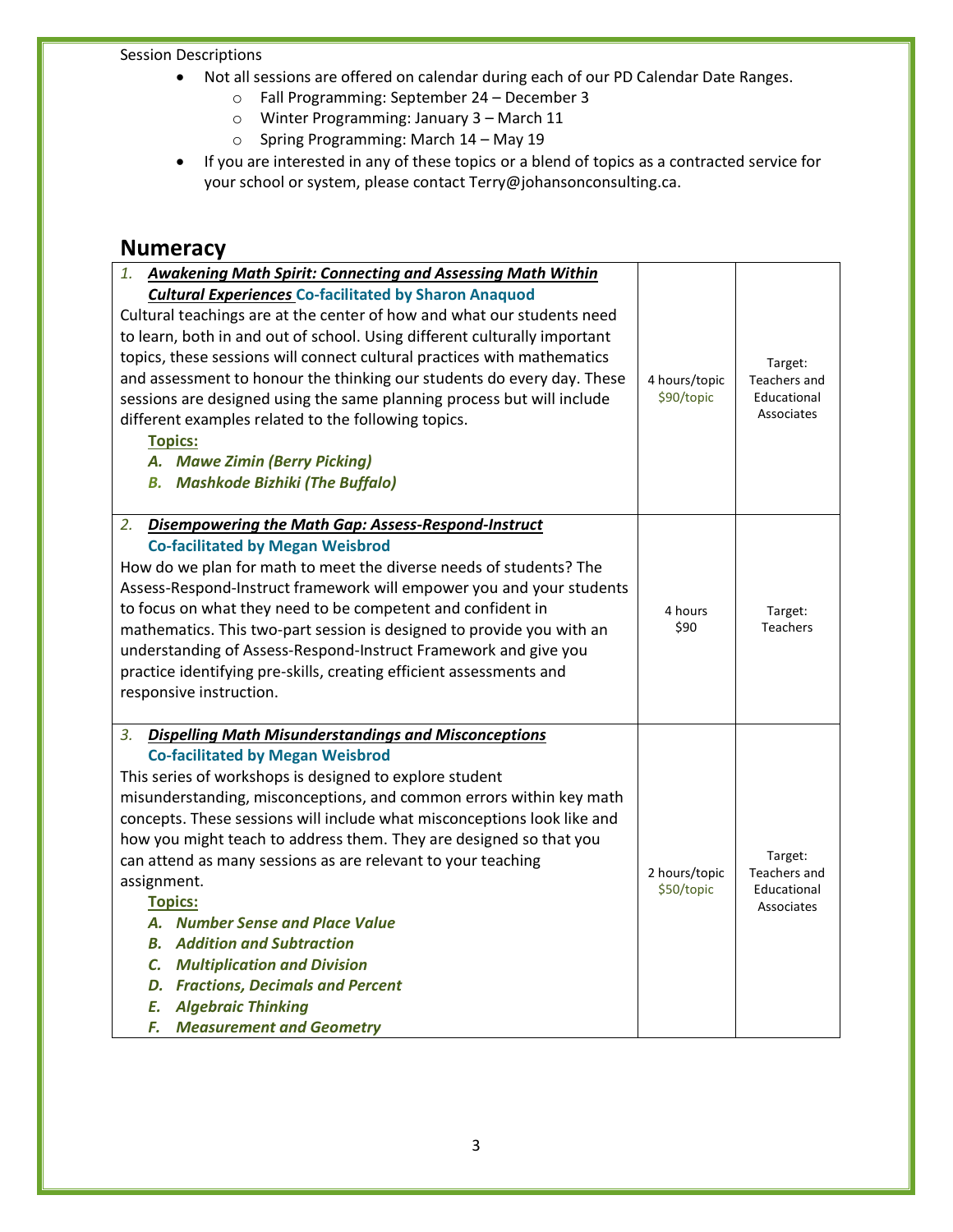| <b>English Language Learners in Mathematics</b><br>4.                                                                                            |                 |                            |  |
|--------------------------------------------------------------------------------------------------------------------------------------------------|-----------------|----------------------------|--|
| <b>Co-Facilitated by Michelle Pantel</b>                                                                                                         |                 |                            |  |
| More than "just good teaching" in mathematics, our English Language<br>Learners (ELLs) benefit from specific strategies and instructional design |                 |                            |  |
| to support their learning. These two sessions will include similar                                                                               | 2 hours/topic   | Target:                    |  |
|                                                                                                                                                  | \$50/topic      | <b>Teachers</b>            |  |
| strategies but will focus on grade-appropriate mathematics examples.                                                                             |                 |                            |  |
| <b>Topics:</b><br>A. ELL in Mathematics - Grades 1 to 5                                                                                          |                 |                            |  |
|                                                                                                                                                  |                 |                            |  |
| <b>B.</b> ELL in Mathematics - Grades 6 to 10                                                                                                    |                 |                            |  |
| 5.<br><b>Let's Play! Math Activities, Routines and Games for Fluency</b>                                                                         |                 |                            |  |
| Games are a great way to practice math skills and increase student                                                                               | 2 hours         | Target:<br>Teachers and    |  |
| engagement. There is a difference between playing online math games                                                                              | \$50            | Educational                |  |
| and playing with math in an online environment. This session will                                                                                |                 | Assistants                 |  |
| introduce some simple games that can be played online or in person.                                                                              |                 |                            |  |
| 6.<br><b>Prioritizing and Sequencing Your Math Year</b>                                                                                          |                 |                            |  |
| <b>Co-facilitated by Megan Weisbrod</b>                                                                                                          |                 |                            |  |
| The 2020-2021 school year raced by, with many complexities and                                                                                   | 2.5 hours       |                            |  |
| disruptions. How might we prioritize and sequence our math year to                                                                               | \$60            | Target:<br>Teachers        |  |
| ensure that students have the foundation they need to be ready for next                                                                          |                 |                            |  |
| year? This session will provide you with resources and a process to                                                                              |                 |                            |  |
| consider your curriculum and student needs.                                                                                                      |                 |                            |  |
| <b>Solving the Year Plan Mystery in Multi-Graded Math</b><br>7.                                                                                  |                 |                            |  |
| <b>Co-facilitated by Megan Weisbrod</b>                                                                                                          |                 |                            |  |
| Beyond theory, this practical, interactive workshop will have you                                                                                | 2 hours         | Target:                    |  |
| connect with peers, make sense of curriculum and cluster Saskatchewan                                                                            | \$50            | <b>Teachers</b>            |  |
| outcomes into an instructional sequence within a multi-graded math                                                                               |                 |                            |  |
| classroom that makes sense for you and your students.                                                                                            |                 |                            |  |
| <b>Strength-Based Differentiation in Mathematics</b><br>8.                                                                                       |                 |                            |  |
| How might we connect math content, pedagogies, and Gardner's                                                                                     |                 |                            |  |
| multiple intelligences? This effective and efficient planning process will                                                                       | 3 hours<br>\$70 | Target:<br><b>Teachers</b> |  |
| give you a framework for planning a strength-based differentiated unit                                                                           |                 |                            |  |
| of study in math.                                                                                                                                |                 |                            |  |
| <b>Ten Tips for Trauma-Informed Math Class</b><br>9.                                                                                             |                 |                            |  |
| <b>Co-facilitated by Nancy Barr</b>                                                                                                              |                 |                            |  |
| Statistically, over half of our students have experienced some form of                                                                           |                 |                            |  |
| childhood trauma, such as abuse, neglect, witnessing violence, or natural                                                                        | 2 hours         | Target:<br>Teachers and    |  |
| disasters. Mathematics itself can sometimes spark anxiety and stress in                                                                          | \$50            | Educational                |  |
| students. Join us for this session to explore ten practical tips and                                                                             |                 | Assistants                 |  |
| strategies that might help to reduce stressors and help to rebuild                                                                               |                 |                            |  |
| positive neural pathways.                                                                                                                        |                 |                            |  |
|                                                                                                                                                  |                 |                            |  |

## **Literacy**

| 10. Comprehension Across All Subjects                                                                                                                                                                                                                         |                 |                                                      |
|---------------------------------------------------------------------------------------------------------------------------------------------------------------------------------------------------------------------------------------------------------------|-----------------|------------------------------------------------------|
| Comprehension Strategies are ways in which we make meaning of<br>information we take in through text, media, and sound. This session will<br>have you experience meaning-making strategies that can deepen<br>understanding of concepts across all curricula. | 4 hours<br>\$90 | Target:<br>Teachers and<br>Educational<br>Assistants |

Literacy Continued Next Page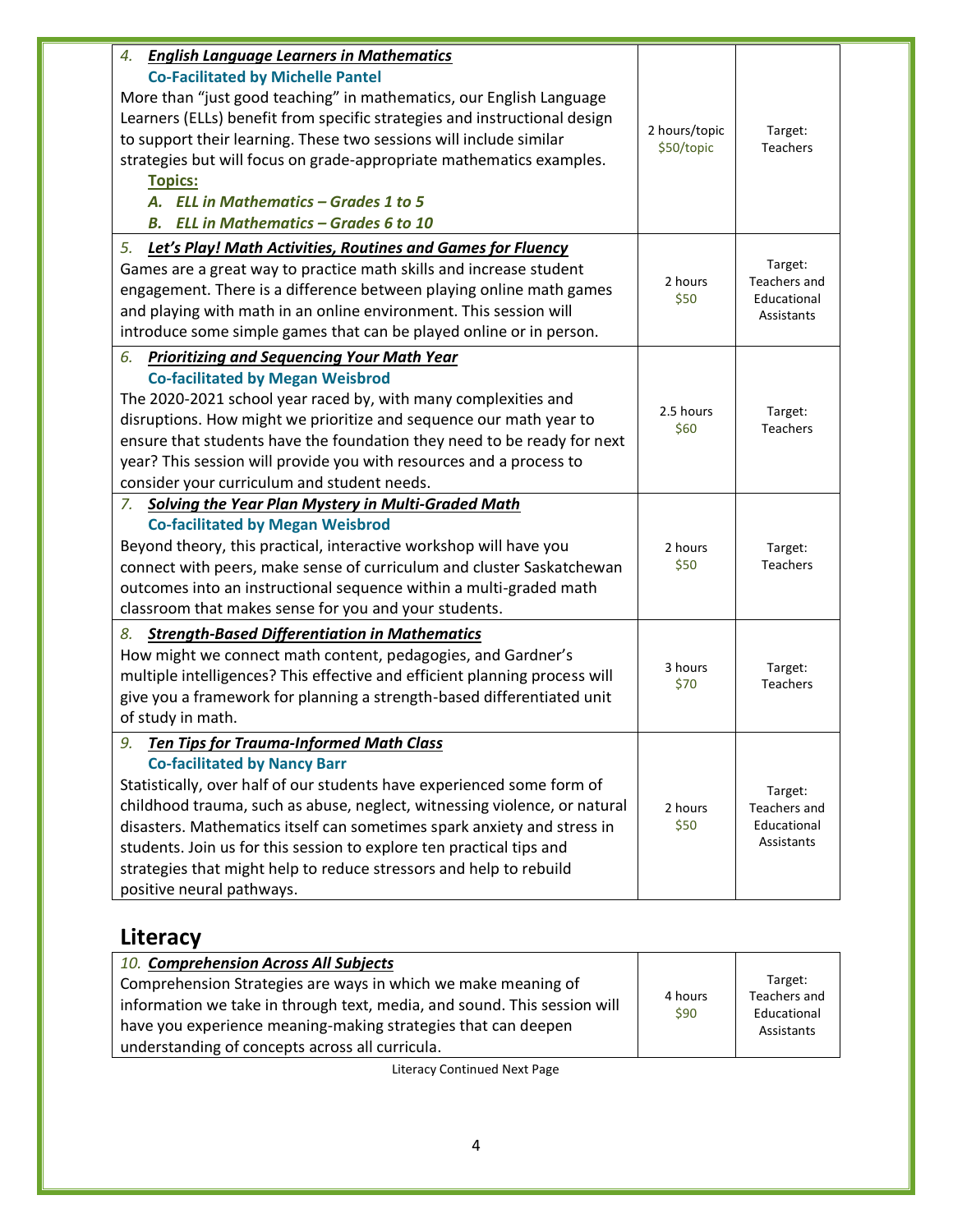| 11. Foundations of Reading Success beyond Primary Grades                   |                 |                                |
|----------------------------------------------------------------------------|-----------------|--------------------------------|
| <b>Facilitated by Michelle Pantel</b>                                      |                 |                                |
| A key element of reading is decoding, but how do you teach it when a       |                 | Target:                        |
| student is no longer in grade 1? We have many students in upper            | 4 hours         | Teachers and                   |
| elementary, middle years and high school that would benefit from           | \$90            | Educational                    |
| explicit reading instruction. This session will examine how to explicitly  |                 | Assistants                     |
| support decoding through a responsive practice to build up a student to    |                 |                                |
| become a successful reader.                                                |                 |                                |
| 12. Just Breathe: Reading and Writing for Calm                             |                 |                                |
| How might you use literacy to create calm? What are some proactive         | 2 hours         | Target:<br><b>Teachers and</b> |
| and responsive strategies to help students get to and maintain calm and    | \$50            | Educational                    |
| promote regulation? This session will have you experience calming          |                 | Assistants                     |
| strategies and consider where you might use them with your students.       |                 |                                |
| 13. Project-Based Approach to ELA - Planning with a Destination in         |                 |                                |
| <b>Mind Co-facilitated by Megan Weisbrod</b>                               |                 |                                |
| How do you plan for literacy across several outcomes? In this series of    |                 |                                |
| sessions, we offer a practical planning approach to literacy that begins   |                 |                                |
| with a destination and includes scaffolding, curricular outcomes, and      |                 |                                |
| responsive instruction in a targeted and purposeful way.                   | 2 Hours/topic   | Target:                        |
| <b>Topics:</b>                                                             | \$50/topic      | Teachers                       |
| A. Connecting Projects and Curriculum                                      |                 |                                |
| Informative ELA Assessment - How do we know what they<br>В.                |                 |                                |
| know?                                                                      |                 |                                |
| C. Designing Responsive ELA Skills Instruction                             |                 |                                |
| 23. Classroom Structures for Differentiation (All Subjects)                |                 |                                |
| 14. Teaching Writing Across Curricula                                      |                 |                                |
| Courses such as mathematics, science, social studies, and art often        |                 |                                |
| require that students describe, compare, explain and persuade. This        | 4 hours<br>\$90 | Target:<br><b>Teachers</b>     |
| session will help you identify WHEN you might teach writing skills to help |                 |                                |
| students understand the subjects they are learning.                        |                 |                                |
| 15. Teaching and Assessing Writing Forms                                   |                 |                                |
| We ask students to describe, persuade, compare, and explain across         |                 |                                |
| curricula. How do we help students organize their thinking? Each writing   |                 |                                |
| session will give an overview of the underlying structure of each form of  |                 | Target:                        |
| writing and provide simple tools and assessment criteria for each.         | 2 Hours/topic   | Teachers and                   |
| <b>Topics:</b>                                                             | \$50/topic      | Educational                    |
| <b>Teaching to Describe</b><br>А.                                          |                 | Assistants                     |
| <b>Teaching to Persuade</b><br>В.                                          |                 |                                |
| <b>Teaching to Explain</b><br>C.                                           |                 |                                |
| <b>Teaching to Compare</b><br>D.                                           |                 |                                |
|                                                                            |                 |                                |

## **Wellness**

| <b>Co-facilitated by Nancy Barr</b>                                       |                 | Target:                     |
|---------------------------------------------------------------------------|-----------------|-----------------------------|
| Strategies that connect students' mind, body, spirit, and emotion can be  | 2 Hours<br>\$50 | Teachers and<br>Educational |
| planned for proactively or to respond to dysregulation. This session will |                 | Assistants                  |
| focus on mindfulness, movement, arts, and brain and body breaks.          |                 |                             |

Wellness Continued Next Page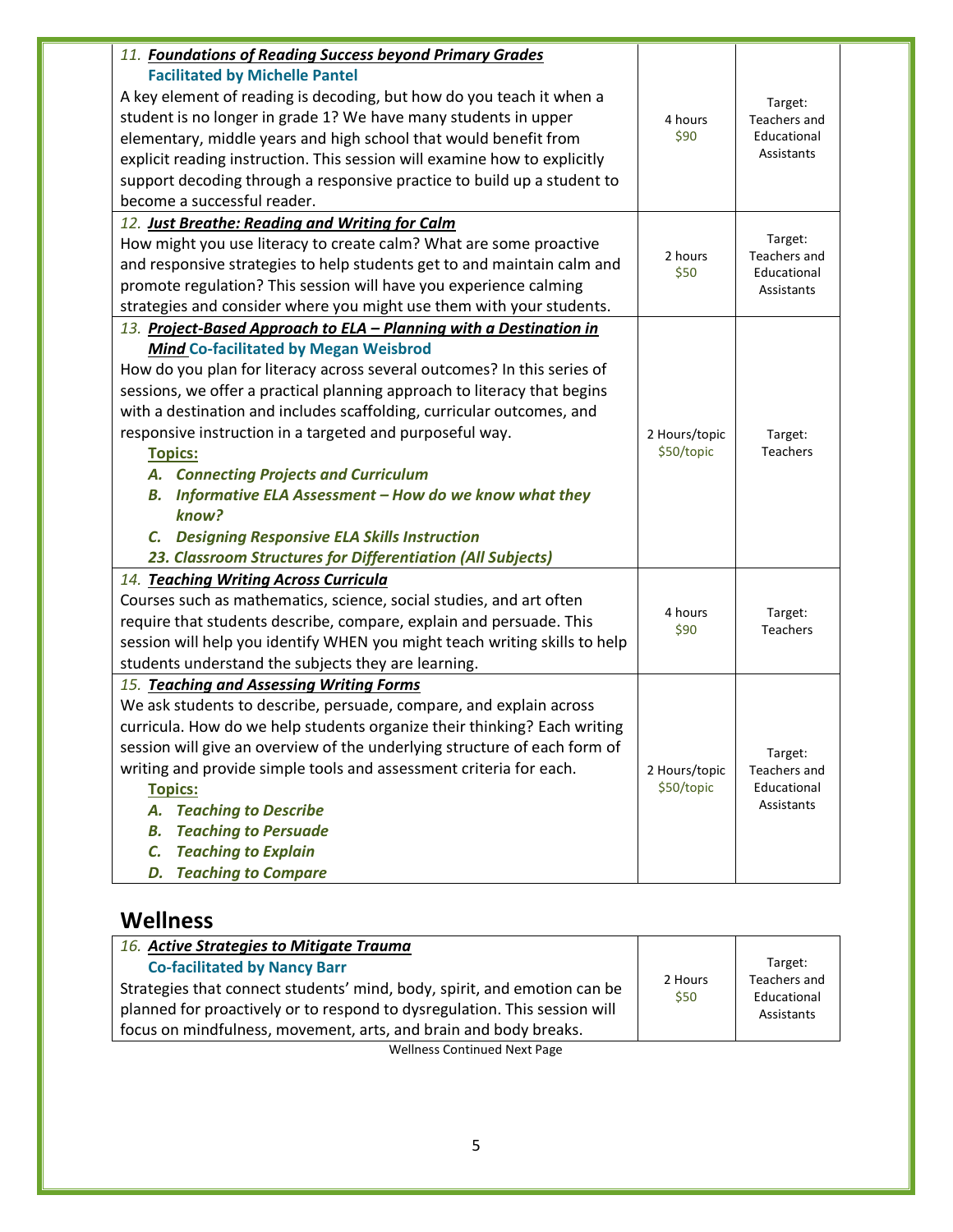| 17. Create a Culture of Care                                                                                                                     |                   |                                |
|--------------------------------------------------------------------------------------------------------------------------------------------------|-------------------|--------------------------------|
| <b>Co-facilitated by Nancy Barr</b>                                                                                                              |                   |                                |
| Caring is more than being kind. A culture of care is founded on the 5Es of                                                                       | 4 hours           | Target:                        |
| Citizenship Education (Enlightened, Empowered, Empathetic, Ethical,                                                                              | \$90              | <b>Teachers</b>                |
| and Engaged) for self, classrooms, and community. This session defines a                                                                         |                   |                                |
| culture of care and explores brain-based strategies to create one.                                                                               |                   |                                |
| 18. Cultivate Joy by Investigating the Mind-Body Connection                                                                                      |                   |                                |
| <b>Co-facilitated by Kyla Bouvier</b>                                                                                                            |                   |                                |
| In this interactive online session, we explore the mind-body connection                                                                          |                   | Target:                        |
| to cultivate more joy in our lives. We will share practical strategies that                                                                      | 2.5 Hours         | Teachers and                   |
| allow you to stretch your mind and approach situations with more self-                                                                           | \$60              | Educational                    |
| awareness, creating a space for more joy, empathy and compassion in                                                                              |                   | Assistants                     |
| everyday experiences.                                                                                                                            |                   |                                |
| 19. Develop a Classroom Environment to Mitigate Trauma                                                                                           |                   |                                |
| <b>Co-facilitated by Nancy Barr</b>                                                                                                              |                   |                                |
| A classroom environment that is calm, safe, responsive and meets                                                                                 | 2 Hours           | Target:<br><b>Teachers and</b> |
| sensory needs can help students who have experienced trauma self-                                                                                | \$50              | Educational                    |
| regulate and engage in learning. This session includes strategies to build                                                                       |                   | Assistants                     |
| a learning environment that helps to mitigate the impact of trauma.                                                                              |                   |                                |
| 20. Go Outside! Exercises for Joy                                                                                                                |                   |                                |
| <b>Facilitated by Kyla Bouvier and Teresa Walker</b>                                                                                             |                   |                                |
|                                                                                                                                                  |                   |                                |
| This Inner Journey in the Outdoors cultivates connections and self-                                                                              |                   |                                |
| awareness within ourselves with strategies that can be applied directly<br>to your teaching and your everyday interactions. When we increase our |                   |                                |
|                                                                                                                                                  |                   |                                |
| mental well-being and apply self-awareness in the classroom and to our                                                                           |                   |                                |
| everyday life, we can show up fully as our most joyous and empowered                                                                             |                   | Target:                        |
| self and offer compassion to our students who may be experiencing                                                                                | Full Day<br>\$199 | Teachers and                   |
| mental health struggles. This One Day Wellness Retreat is for teachers<br>who desire to learn new strategies and perspectives for themselves and | (In Person)       | Educational                    |
|                                                                                                                                                  |                   | Assistants                     |
| their students to apply it directly in the classroom when struggles arise.                                                                       |                   |                                |
| We explore the teachings of nature and the outdoors as they directly                                                                             |                   |                                |
| apply to our mental well-being. These sessions are hosted outside (Aug                                                                           |                   |                                |
| 12 - Candle Lake; Sept 24 - Pike Lake) and are restricted to a maximum                                                                           |                   |                                |
| of 12 participants! For more information and to sign up,                                                                                         |                   |                                |
| visit: https://www.back2naturewellness.com/events/connections-a-one-                                                                             |                   |                                |
| day-wellness-retreat-teachers                                                                                                                    |                   |                                |
| 21. Rethinking Behaviour and Self-Regulation                                                                                                     |                   |                                |
| <b>Co-facilitated by Stacy Becker</b>                                                                                                            |                   |                                |
| Dr. Stuart Shanker says, "See a child differently, see a different child."                                                                       |                   |                                |
| Reframing behaviour has us look at the causes of behaviour rather than                                                                           |                   |                                |
| judging and controlling it. When we consider reframing behaviour, we                                                                             |                   |                                |
| need to reflect on our own stressors and energy and how those are                                                                                |                   | Target:                        |
| impacting ourselves and others around us. Being a stress detective helps                                                                         | 2 Hours/topic     | Teachers and                   |
| us know the difference between a stress behaviour and misbehaviour so                                                                            | \$50/topic        | Educational                    |
| that we can respond accordingly. These sessions have you explore the                                                                             |                   | Assistants                     |
| five practices for self-regulation, consider our own stressors as adults,                                                                        |                   |                                |
| and how we might respond to our students.                                                                                                        |                   |                                |
| <b>Topics:</b>                                                                                                                                   |                   |                                |
| <b>Reframing Behaviour</b><br>А.                                                                                                                 |                   |                                |
| <b>Reframing Response to Behaviour</b><br>В.                                                                                                     |                   |                                |
| <b>Reframing Hidden Stressors</b><br>C.<br><b>Wellness Continued Next Page</b>                                                                   |                   |                                |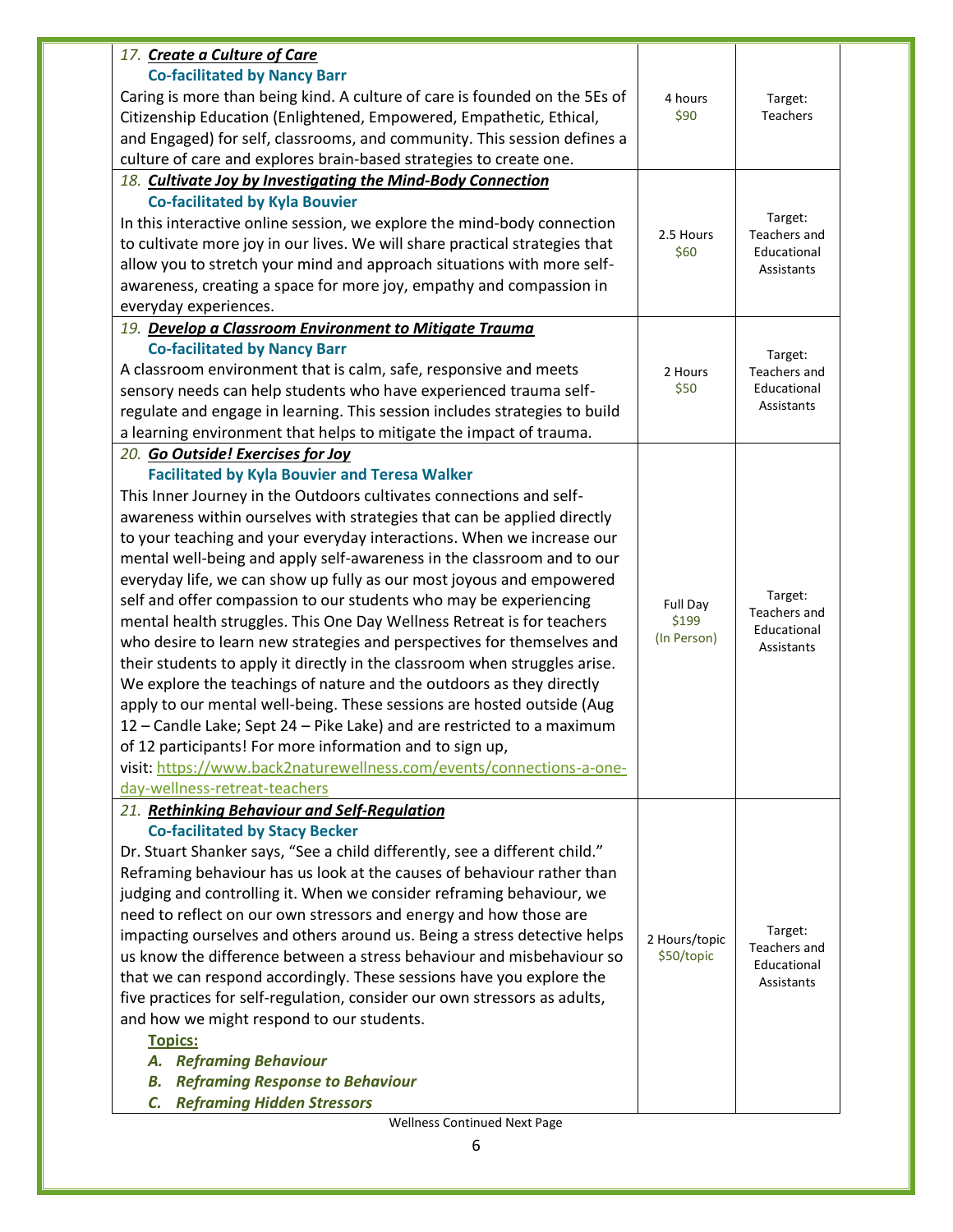| <b>Ten Tips for Trauma-Informed Math Class</b><br>9.                      |                 |                                           |
|---------------------------------------------------------------------------|-----------------|-------------------------------------------|
| <b>Co-facilitated by Nancy Barr</b>                                       | 2 hours<br>\$50 |                                           |
| Statistically, over half of our students experience some form of          |                 | Target:                                   |
| childhood trauma, such as abuse, neglect, witnessing violence, or natural |                 | Teachers and<br>Educational<br>Assistants |
| disasters. Mathematics itself can sometimes spark anxiety and stress in   |                 |                                           |
| students. Join us to explore ten practical strategies that might help to  |                 |                                           |
| reduce stressors and help to rebuild positive neural pathways.            |                 |                                           |
| 22. Understand the Brain to Mitigate Trauma                               |                 |                                           |
| <b>Co-facilitated by Nancy Barr</b>                                       |                 | Target:                                   |
| Trauma impacts brain development and function. This session will          | 2 Hours         | Teachers and                              |
| introduce the foundational understanding of the brain, how we might       | \$50            | Educational                               |
| select teaching strategies to mitigate the impact of trauma, and plan     |                 | Assistants                                |
| instruction to help build new neural pathways for our students.           |                 |                                           |

## **Curriculum, Instruction and Assessment**

| 23. Classroom Structures for Differentiation                               |         |                  |
|----------------------------------------------------------------------------|---------|------------------|
| <b>Co-facilitated by Megan Weisbrod</b>                                    |         |                  |
| Differentiating instruction in your diverse classroom often relies on      | 2 Hours | Target: Teachers |
| structures that allow all students to work on what they need. This         | \$50    |                  |
| session will have you explore classroom structures such as responsive      |         |                  |
| stations, rotational stations, flexible groupings, task-based instruction. |         |                  |
| 24. Connecting with Community                                              |         |                  |
| <b>Co-facilitated by Nancy Barr</b>                                        |         |                  |
| Now, more than ever, we realize that our community beyond the walls        |         |                  |
| of school is important in the teaching and learning of our students. As    |         |                  |
| educators, we need to have relationships with community members to         | 2 Hours | Target: Teachers |
| nurture and support students. Through authentic and strong                 | \$50    |                  |
| community connections, we can support our students to take action          |         |                  |
| and make a difference in our world. This session will explore why          |         |                  |
| community engagement matters, and how you can build collaborative          |         |                  |
| relationships that will make a difference for you and your students.       |         |                  |
| 25. Creating Rubrics                                                       |         |                  |
| Rubrics are tools that help us communicate expectations with our           |         |                  |
| learners, provide focus for feedback, and help us provide consistent       | 2 Hours | Target: Teachers |
| grading aligned with our outcomes. How do we design rubrics so that        | \$50    |                  |
| they do all these things? This short session will connect your             |         |                  |
| curriculum, tasks and assignments, and assessment through rubrics.         |         |                  |
| 26. Differentiating Instruction                                            |         |                  |
| Differentiating Instruction is not about creating separate lesson plans    |         |                  |
| for each student, so what is it? How might we plan for different learning  | 4 Hours | Target: Teachers |
| needs and strengths without exhausting ourselves? This session has you     | \$90    |                  |
| explore a variety of strategies for differentiating content, process,      |         |                  |
| product and environment.                                                   |         |                  |
| 27. Student Self-Assessment and Goal Setting                               |         |                  |
| <b>Facilitated by Michelle Pantel</b>                                      |         |                  |
| Encouraging students to self reflect and be motivated to learn is an       | 2 Hours |                  |
| ongoing battle that teachers face in all subject areas. How might we       | \$50    | Target: Teachers |
| empower students to own their academic growth? This online session         |         |                  |
| focuses on how to create classroom structures and routines that            |         |                  |
| encourage students to self assess and set goals for their success.         |         |                  |

Curriculum, Instruction, and Assessment Continued Next Page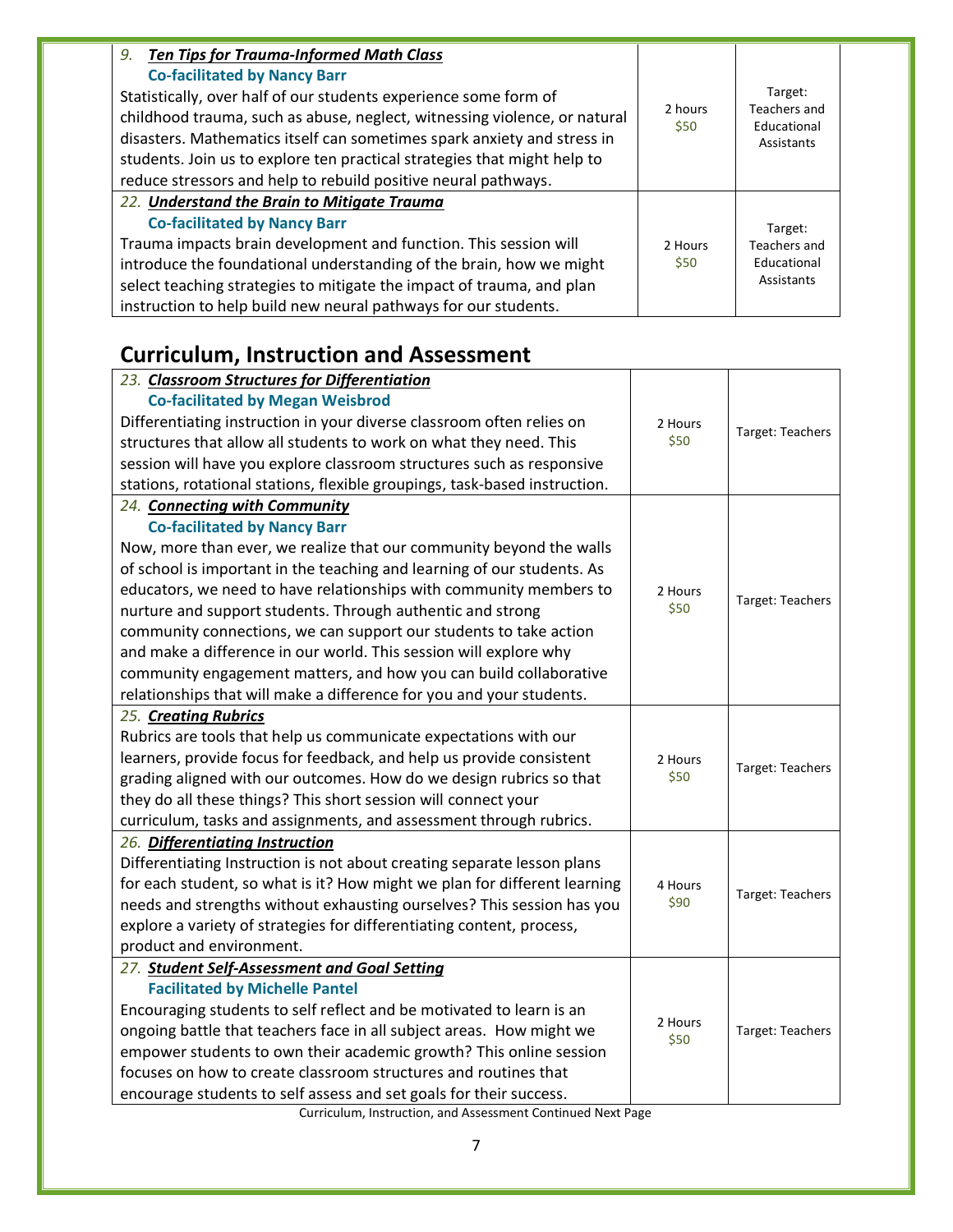| 28. Finding the Good: Teaching in Block Scheduling<br>Having a long block of instructional time can be both a challenge and a<br>gift. Block scheduling allows us to beat the bell, and not be tied to 50<br>minutes of instruction. How might we take advantage and build<br>engaging learning spaces without the constant stop start of hour-long<br>classes? This session will explore planning and instruction for quint and<br>quad blocks that are the realities in many Saskatchewan schools.                                                                                                                                                                                         | 2 Hours<br>\$50             | Target: Teachers |
|----------------------------------------------------------------------------------------------------------------------------------------------------------------------------------------------------------------------------------------------------------------------------------------------------------------------------------------------------------------------------------------------------------------------------------------------------------------------------------------------------------------------------------------------------------------------------------------------------------------------------------------------------------------------------------------------|-----------------------------|------------------|
| 29. Feedback for Learning<br>We know that feedback can have a positive impact on student learning.<br>How do we provide feedback so that it is timely, focussed, and gives<br>students the information they need to move forward? This session will<br>provide practical strategies for setting clear criteria and giving feedback<br>that can improve learning.                                                                                                                                                                                                                                                                                                                             | 2 Hours<br>\$50             | Target: Teachers |
| 30. Go Outside!<br><b>Co-facilitated by Nancy Barr</b><br>Learning outside engages our students and encourages students to<br>make connections to community, cultural and land-based teaching.<br>Where do we begin? How do we find ideas to spark outdoor inquiry<br>within ourselves, our students, and connect to curricula? And once we<br>are outside, how might we assess student learning so that it counts in<br>our assessment plan? This series of topics has you explore generating<br>ideas, connecting to curriculum, and ideas for assessing outdoor<br>learning.<br><b>Topics:</b><br>A. Sparking Ideas<br><b>Connecting Curriculum</b><br>В.<br><b>C.</b> Assessing Outdoors | 2 Hours/topic<br>\$50/topic | Target: Teachers |
| 31. Planning for Outcomes-Based Instruction and Assessment<br>Outcomes-based assessment connects curriculum, instruction, and<br>assessment living side by side in our classrooms. This session outlines<br>an efficient planning process that helps us create an assessment plan<br>and identify criteria for success.                                                                                                                                                                                                                                                                                                                                                                      | 4 hours<br>\$90             | Target: Teachers |

## **Leadership**

| 32. Leading for Care                                                     |         |                |
|--------------------------------------------------------------------------|---------|----------------|
| Mental health and wellness for students and staff are at the forefront   |         |                |
| of every leader's mind. How might you create a space where everyone      |         |                |
| in your school is safe, and they know they are safe? How might you       | 4 Hours | Target:        |
| prioritize actions and initiatives to give your staff breathing room and | \$90    | Administrators |
| feel empowered to be vulnerable and have hard conversations when         |         |                |
| needed? In this session, you will be introduced to processes and tools   |         |                |
| to help you to Lead for Care.                                            |         |                |

Leadership Continued Next Page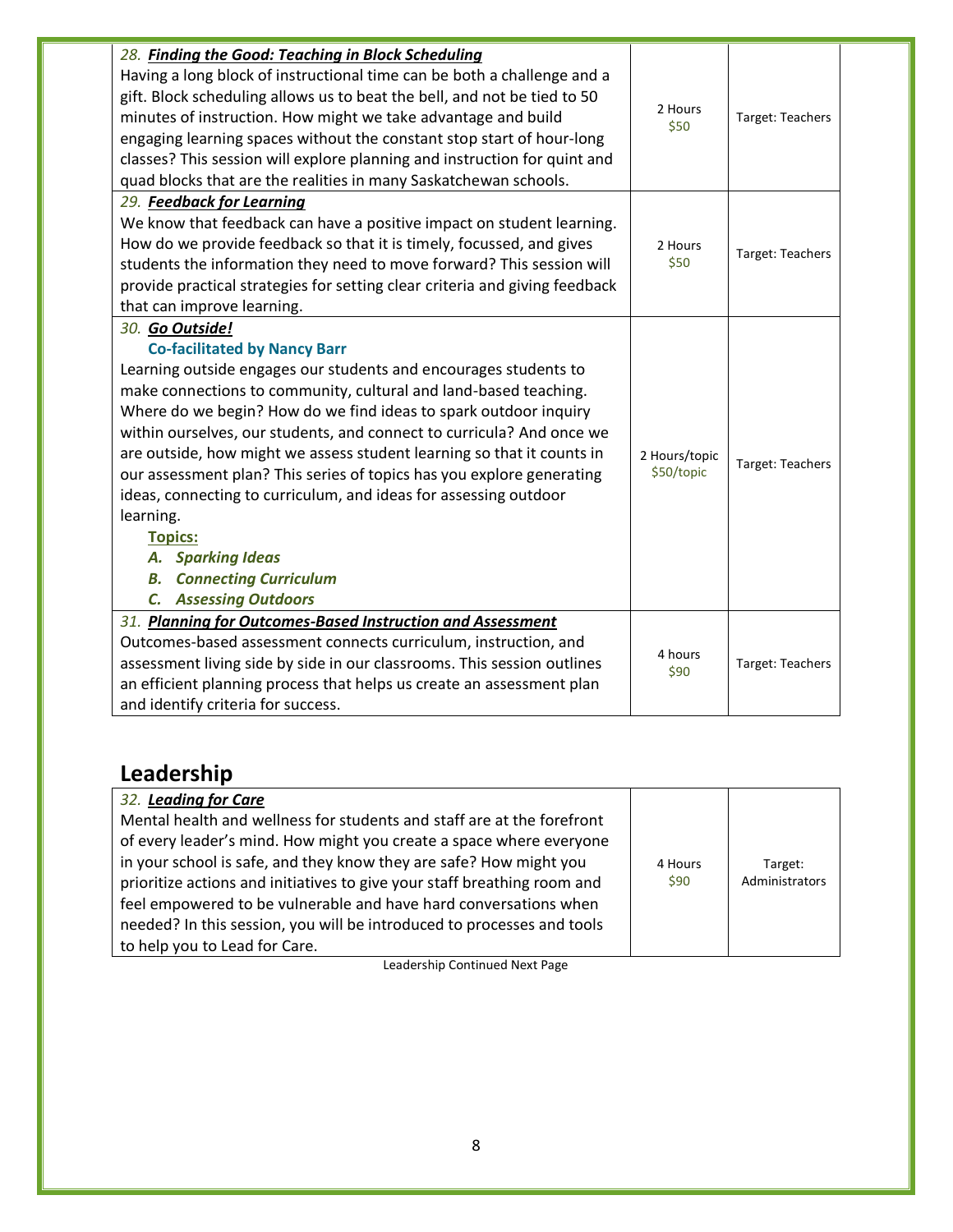| 33. Mindful Conversations in the Workplace                            |              |                |
|-----------------------------------------------------------------------|--------------|----------------|
| <b>Co-facilitated by Kyla Bouvier</b>                                 |              |                |
| Is your workplace communication like stepping on Lego?! Even with the |              |                |
| best of intentions, our workplace conversations can become            |              |                |
| destructive. At times, emotions surface that are unexpected and       | 4 hours      | Target:        |
| damaging. How do we empower ourselves to approach workplace           | \$90         | Administrators |
| conversations mindfully and be aware of our own behaviors, reactions, |              |                |
| and emotions? Join us as we explore communication and conflict using  |              |                |
| our body awareness, investigating our thoughts, emotions and limiting |              |                |
| beliefs to analyze and reflect on situations.                         |              |                |
| 34. Outdoor Team Building                                             |              |                |
| <b>Facilitated by Kyla Bouvier and Teresa Walker</b>                  |              |                |
| Is your team needing a pick-me-up, or wants to feel more united? This |              |                |
| contracted offering dives deeper than most traditional team building  |              |                |
| experiences. Using engaging exercises along with guided theory, we    | Contracted   | Target: Teams  |
| educate your team on self-awareness, connection, communication, and   | Service Only |                |
| self-care. We can assist you with using nature to increase the        |              |                |
| connection and communication within your team, strengthen work        |              |                |
| dynamics and improve relationships to build a warm and friendly team  |              |                |
| culture.                                                              |              |                |

Interested in registering? We have several ways that you can bundle your registrations to lower costs and make registration more efficient. Find out more about our PD Choice Board for Schools and Systems, our PD Passport for Individuals, and our PD Passport Bring-A-Friend program on page 11 of this document.

Links for individual registrations will be available at <https://johansonconsulting.ca/onlinepd/> in the coming weeks. Contact me a[t Terry@johansonconsulting.ca](mailto:Terry@johansonconsulting.ca) or at 306-220-9169 for more information